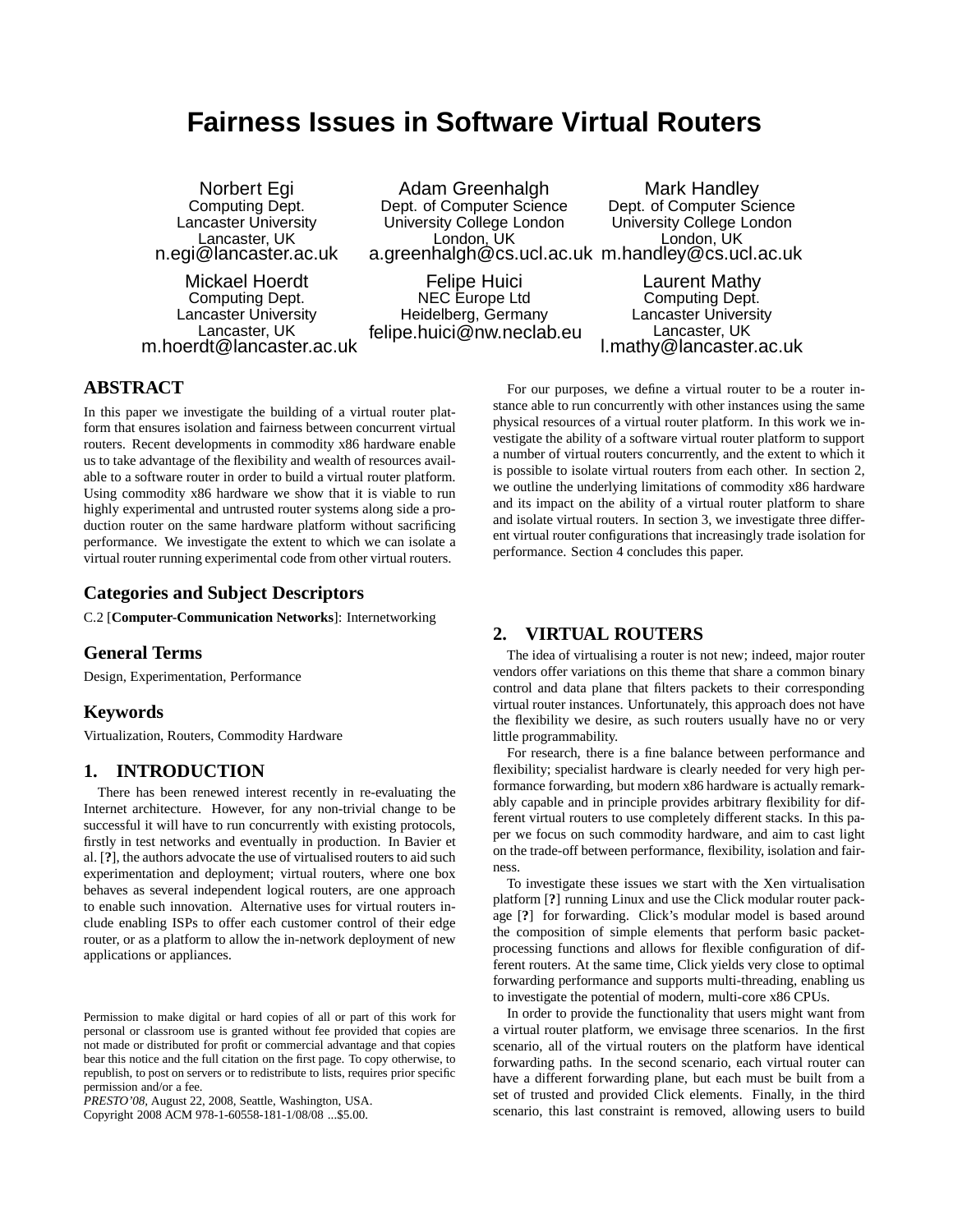forwarding planes from untrusted elements<sup>1</sup>. For a virtual router platform to be viable it should be able to concurrently run all three scenarios while maintaining reasonable performance and providing isolation. We discuss the complexity associated with each scenario in section 3.

Figure 1 shows an example of all three scenarios and an alternative option for the third scenario. A Xen driver domain (dom0) hosts a Click forwarding plane composed of standard forwarding elements for three virtual routers, two are only forwarding via dom0 (scenario 1&2), while the third one is also running custom forwarding software in its domU (scenario 3). The alternative scenario 3 is the fifth Xen domain which has its own private network interfaces directly mapped, and does its own forwarding by monopolising these interfaces.





#### **2.1 Baseline Performance**

Before we can consider how to assign resources to virtual routers, we must understand the system's baseline performance. We chose Dell PowerEdge 2950 servers for these experiments, as they allow us to tease apart SMP performance issues. By serendipity, these have two 2.66 GHz quad-core Intel X5355 CPUs. However, these are not true quad-core, as they are effectively two dualcore CPUs in one package, where each pair shares a 4MB L2 cache. This combination allows us to investigate the issues when packets switch CPUs, switch cores within the same package, or switch cores that share a common cache. These systems have a uniform memory architecture, with 8GB of 667MHz DDR2 memory connected to the north bridge via four 5.3 GB/s channels. Networking is handled by three Intel gigabit quad-port cards each using a PCIe x4 channel, for a total of 12 gigabit ports.

#### *2.1.1 Forwarding Performance*

When using Click in a simple bridge configuration, the Dell 2950 has a maximum packet forwarding rate of 7.1 million packets per second (Mp/s) for minimum-sized, 64-byte packets (equivalent to 3.64 Gb/s). For larger, 1024-byte packets, the rate is 1.43 Mp/s, or 11.72 Gb/s, which is the theoretical maximum bidirectional rate for all 12 gigabit ports. For minimum-sized packets, however, the rate is well below the theoretical maximum, indicating a performance bottleneck.

As it turns out, the reason for this is rather complex and is primarily due to memory latency, exacerbated by numerous transfers over the PCIe bus and FSB per packet forwarded to main memory. Indeed, the transfers of the small packets between a NIC and memory, as well as the associated packet descriptor book-keeping, result in several short read and write memory operations, one cache line or less, both by the NIC and the CPU. This is compounded by the fact that with 12 network interfaces concurrently transferring packets to main memory via DMA, the Memory Controller Hub has to multiplex these short transfers to and from memory, resulting in

a sequence of short memory accesses exhibiting poor localisation. This, in turn, causes poor performance because of the time required to continually change the memory address lines, thus preventing the memory controller from entering the more efficient "burst" mode.



Figure 2: Mean latency induced by our system per forwarding path

Latency is an important characteristic of forwarding performance, in Figure 2 we show that the latency induced by the system on six static forwarding paths each allocated to a separate core. The average latency of each forwarding path stays below 700*µ*s up to the point where the machine gets saturated (i.e. it reaches the 7Mp/s limit, which happens when each forwarding path is forwarding 1.2Mp/s) and after that the latencies still stay below 1.5ms. Note, the buffer size on our NICs is 48KB, that induces on its own 573*µ*s delay when full (i.e. in overload conditions), showing that the delay induced by forwarding a packet from the input to the output port is acceptably low.

#### *2.1.2 Sharing CPUs*

Given the memory bottleneck, a key goal when allocating cores to virtual routers is to try to keep a packet on the same core throughout its processing to improve cache locality and thus reduce memory accesses. To analyse this effect we measured the performance of two gigabit forwarding paths with 64-byte packets. With each forwarding path handled in its entirety by a separate core so that packets do not change cores, the line-rate of 2.9 Mp/s is achieved. If, on the other hand, the inbound half of the path is handled on one core and the outbound half on a different core that shares an L2 cache, then the rate falls to approximately 1.9 Mp/s. Finally, if we force packets to switch to cores that do not share an L2 cache, the rate drops to 1.2 Mp/s.

## *2.1.3 Sharing Interfaces*

If a NIC is shared between more than one virtual router, then packets need to be classified on input so they are handled by the right router; this classification can be either done in hardware or in software. Hardware classification is undertaken on the NIC and presents the system with a separate queue per virtual NIC thereby allowing the system to poll packets from each queue only when the associated virtual router is allocated resources and greatly simplifying scheduling. Intel's VMDq [**?**] provides such NIC-based virtualisation, but unfortunately it is still very new and not yet fully supported by the network driver, Click or Xen.

The alternative is software classification, where packets are polled from the NIC prior to classifying them into separate queues for each virtual router. Unfortunately, to avoid livelock under overload conditions, we want to discard unwanted packets directly from the NIC without wasting memory bandwidth. In the case of software classification this is not possible, greatly complicating fair scheduling because the scheduler cannot control the resources used prior to classification.

We examine this issue by comparing a standard single-queue

<sup>&</sup>lt;sup>1</sup>In each of these scenarios the router control plane for each virtual router instance would run in its own virtual system.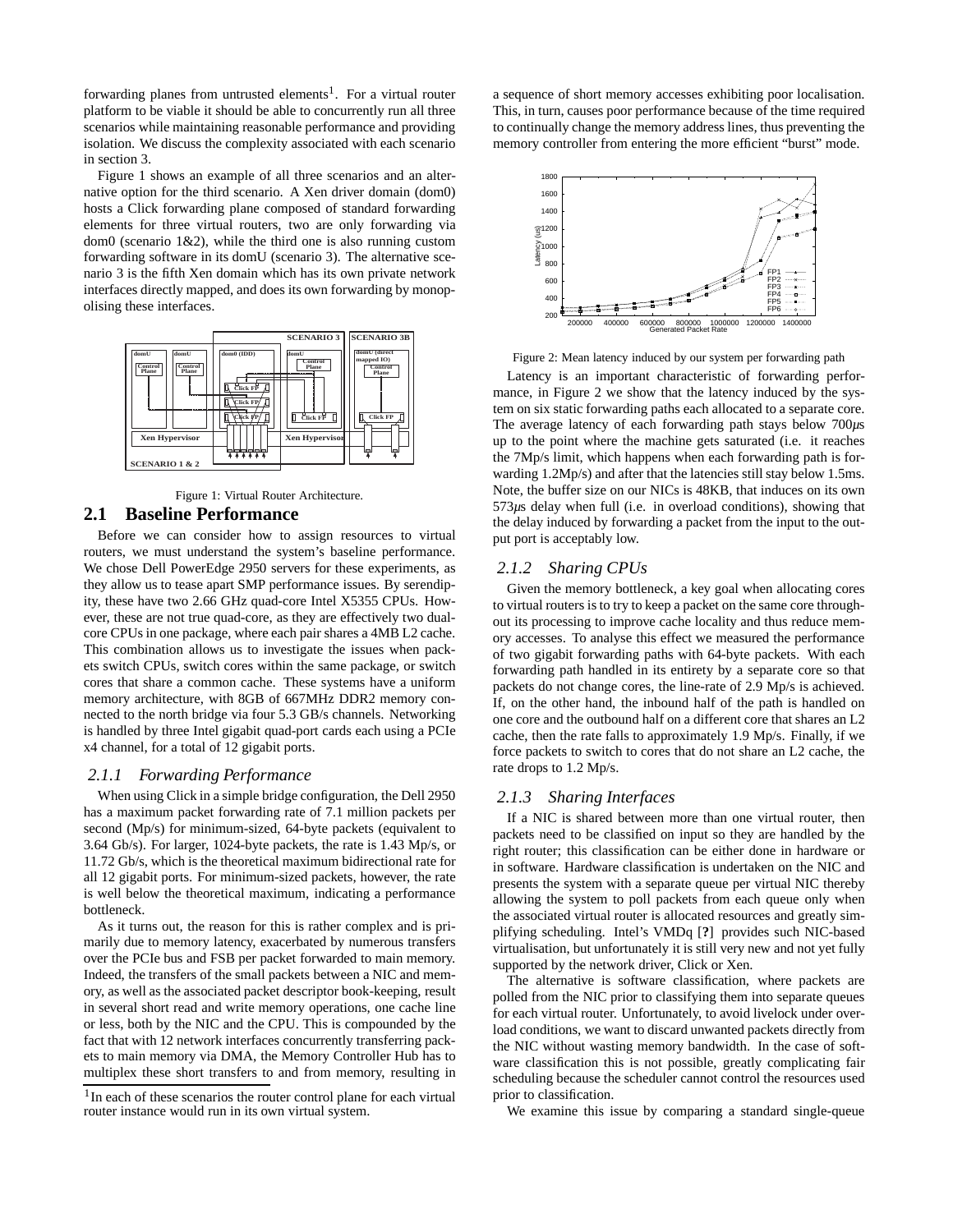

Figure 3: Per-flow forwarding rate on single-queue and (emulated) multi-queue NICs with forwarding path priorities (1:2)

NIC with an emulated multi-queue NIC. The emulation is achieved by using two separate NICs and having the switch they are attached to separate the traffic stream between them. In the standard NIC we use software classification to separate the traffic stream. In both single and multi-queue scenarios we destined traffic for two forwarding paths, one high priority with 67% of the resources and one low priority with 33% of the resources. The resource allocation scheme is discussed later in section 3.3.1.

Figure 3 shows the forwarding rate of the forwarding paths in both the single and multi-queue NIC cases. We generated twice as many packets per second for the low priority forwarding path than for the high priority one to illustrate the fair-sharing property of both scenarios. The difference can be clearly seen in the overload condition for generated packet rates of over 0.9Mp/s, where the forwarding performances in the single-queue NIC case are determined by the arriving traffic pattern and not by the allocated resources since we have no control over which VR's packet to poll in next. In contrast, in the multi-queue NIC the performance of the high priority path continues to increase as the CPU becomes saturated and the low priority path becomes throttled accordingly.

# **3. EVALUATION OF THE FORWARDING PLANES**

In this section we examine the problems of fair resource sharing in the different virtualised forwarding-plane scenarios introduced in Section 2. We focus on CPU cycles and memory accesses as these are the key factors in determining forwarding performance. For each of the three scenarios, we will propose and evaluate a possible solution for CPU cycle scheduling and suggest extensions for memory scheduling.

Using virtual multi-queueing is a prerequisite for fair resource sharing in a virtualised forwarding path environment. Hence, in all of our scenarios we assume that the NICs are capable of filtering and demultiplexing the arriving packets into the multiple queues present on the NIC; each belonging to a separate virtual router. Due to the lack of such hardware we emulated a VMDq NIC with multiple, single-queued NICs.

## **3.1 Scheduling elements**

Scheduling multiple CPUs across multiple forwarding paths (FPs) is a complex operation that can be decoupled into two steps:

1. We have to assign all forwarding paths of each of the virtual routers to the available CPU cores. To do this, we need to know the cost of each schedulable element and the resource entitlement of each virtual router. With this information it is possible to calculate the most effective forwarding path-tocore allocation scheme. This operation needs to be carried

out after setting up the forwarding engine, whenever the cost of a virtual router's forwarding path changes significantly, or whenever resource entitlement is changed.

2. After the first step has been done, we have to deal with scheduling each core. If there is more than one schedulable element assigned to a core we ensure fairness is maintained within the boundaries of that core; this is more complex than step 1 and needs to be carried out continuously.

The first step is fairly simple (at least to a rough approximation), so in this paper we focus on the second, more interesting step.

Scheduling memory accesses in a virtual router is not as simple as scheduling CPU cycles. However, it can be performed indirectly by extending the CPU scheduler to factor in the average number of memory accesses (measured in CPU cycles) of the tasks being scheduled. Modern processors provide very low overhead hardware counters that allow us to measure among other things, statistics related to memory bus operations and L2/L3 cache events (i.e. cache hits, misses, etc. that help infer the number of memory accesses needed per forwarding path per packet). This way we can sample and then predict the number of memory accesses required to forward a packet on a forwarding path. In scenarios where the memory has become the bottleneck, we can adjust the CPU scheduler's parameters so as to ensure a fair memory access rate by controlling the forwarding paths' CPU resources for example if a forwarding path is scheduled to use CPU resources less often it will access the memory less often too.

## **3.2 Scenario 1: Static virtual forwarding plane**

The simplest virtual router consists of identical concurrent forwarding paths as shown in Figure 4. In this case, all virtual routers are identical except perhaps for the number of interfaces allocated to each, their addresses, and the entries in their forwarding tables. The cost of processing a packet by any of the forwarding paths is very similar, with slight differences due to variation of packet sizes and forwarding table look-ups. However, these differences are not expected to have a significant effect on the number of CPU cycles and the number of memory accesses needed to process a packet.<sup>2</sup>

| Packet processing<br>PollDevice<br>ETH <sub>0</sub><br>IP lookup             | ToDevice -<br>ETH1 |
|------------------------------------------------------------------------------|--------------------|
| Packet processing<br>PollDevice<br>ToDevice<br>ETH <sub>2</sub><br>IP lookup | ETH3               |
| Packet processing<br>ToDevice<br>PollDevice<br>ETH4<br>IP lookup             | ETH5               |

Figure 4: Three identical forwarding paths sharing a CPU core.

In the case where all the forwarding paths need a similar amount of resources to process a packet, a Round-Robin scheduler is sufficient to provide an equal share of the available CPU resources and, as a consequence, of the memory resources. Such a simple scheduler ensures that each of the forwarding paths gets equal access to the CPU and, because they use a similar number of CPU and memory cycles each time they are scheduled, fair sharing among the virtual routers is achieved.

Click's default CPU scheduler is based on proportional-share stride scheduling [**?**], and schedules equally weighed tasks (i.e. for-

<sup>&</sup>lt;sup>2</sup>If forwarding paths do need a significantly different number of CPU cycles and memory accesses per packet, then the slightly more complex solution proposed for the second scenario (Section 3.3) can be used.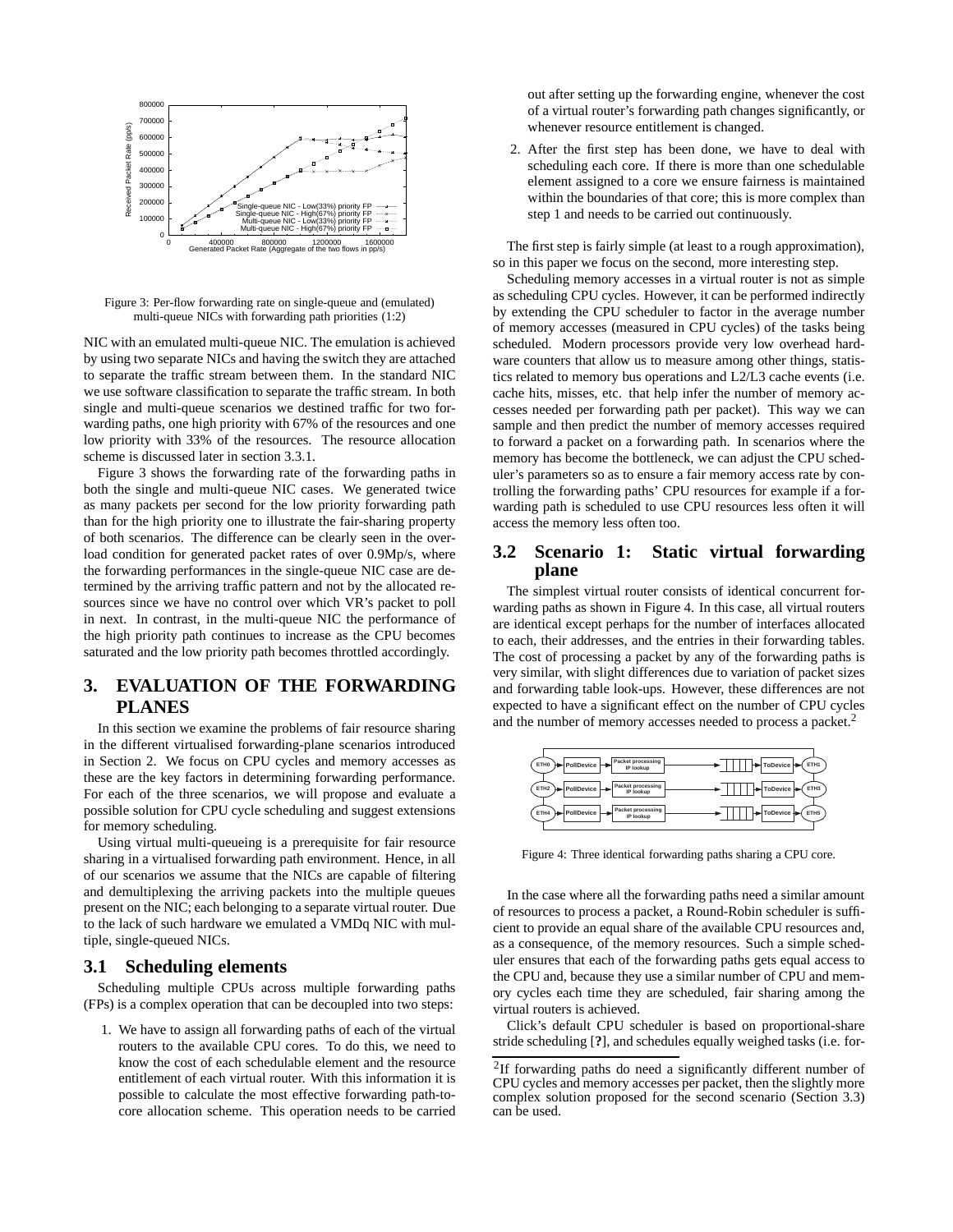

Figure 5: Illustrating fair scheduling when packets are arriving at different rates per forwarding path

warding paths) assigned to the same core in a Round-Robin manner. If different weights need to be given to different forwarding paths to allow some customers more resources than others, this can be done fairly simply by extending the forwarding path scheduler to a Weighted Round-Robin scheduler; our extension to the Click scheduler discussed in more detail in Section 3.3.1 tackles this requirement as well.

Figures 5 and 6 illustrate the fair-sharing property of the original CPU scheduler algorithm. In the first case, we created a configuration with three forwarding paths (FPs) representing three virtual routers that share the resources of a CPU core. The FPs were identical, but the incoming traffic to each of them was different. More specifically, we started to generate minimum-sized packets at a rate of 100Kp/s for all the three FPs and increased the rates of each flow in increments of 150Kp/s, 100Kp/s, and 50Kp/s, respectively.

Figure 5 shows that the CPU gets saturated after the 6*th* step, causing the forwarded packet rate of FP1 (the one receiving the highest generated packet rate) to drop; the rates of FP2 and FP3 increased further as they were using less than their CPU cycle allocation. After the 8*th* step the forwarded packet rate of FP2 starts to drop too since it exceeded its fair share, while the rate of FP3 was still rising. This phenomenon continues until the generated packet rates for all the FPs have exceeded one third of the overall forwarding capability of the core in question.

In the case of Figure 6, we created a configuration with six forwarding paths representing six virtual routers that share the resources of three CPU cores. The FPs were completely identical again, but in nearly full compliance with the standards of a unicast IP router [**?**] (hence the lower overall forwarding rate per core). The resources were allocated as shown in the figure's key. We can see that the overall throughput of each core is roughly 1.3 Mp/s, and that this rate is shared by the multiple FPs in accordance with their allocation ratio.

## **3.3 Scenario 2: Configurable virtual forwarding plane**

Even though the previous scenario provides fairly straightforward resource management, it does not have any flexibility for users to design their own forwarding path. In this section, we focus on custom forwarding paths built only from a large range of approved Click elements. In this case, the forwarding paths can vary significantly both in structure as well as in cost. As each element is trusted *a priori* by the system, they can share the same forwarding domain (see Figure 1), but as the number of elements in the forwarding path and the resource consumption (i.e. cost) of each element can vary depending on various parameters (e.g. length of packet being forwarded), providing fairness reduces to:

- Preventing a packet from hogging the CPU for too long.
- Monitoring the total resource consumption of each forward-



Figure 6: Different weight scheduling of 6 forwarding paths on 3 cores.

ing path, then tuning the packet scheduling parameters. Rather than forwarding an equal number of packets, unequal numbers of packets must be scheduled so as to equalise resource consumption between competing virtual routers.

The first requirement is essential for responsiveness of all virtual routers sharing a CPU and can be addressed with a simple watchdog mechanism, whereby a timer is triggered every time a packet enters a forwarding path, and cleared when the packet exits it or gets dropped. On watchdog expiry, a forwarding path can be declared as non-compliant and removed.

#### *3.3.1 Extended CPU Scheduler*

In order to guarantee that all the forwarding paths get access to the amount of resources they are entitled to and no more, the total cost of each forwarding path must be monitored and the CPU scheduling parameters tuned accordingly. Note that we need to monitor the cost of each forwarding path regularly to ensure that the current CPU scheduling adjustments reflect the recent resource usage of all the forwarding paths, including the ones where the per-packet processing cost can vary significantly depending on the character of the packet in question. To this end, we extended Click's original CPU scheduler by adding the ability to measure the cost of each forwarding path and adjusting the weight of each of them according to their costs, thus achieving fair CPU scheduling<sup>3</sup> . In addition, we can also change the quantity of CPU resources that the given FPs are entitled to. In an attempt to mitigate the differing forwarding costs associated with different packets, whilst the sampling frequency is tunable, we sampled at a rate of one in every twenty packets to balance the sampling overhead against the fidelity of the measurements.



Figure 9: Three FPs sharing a core. Two are identical whilst the third needs more resources to process a packet.

To illustrate the scheduling properties of the configurable virtual forwarding plane, we experimented using a similar configuration to that in Section 3.2, but we changed one of the FPs to include a few expensive Click elements to increase the cost of forwarding a packet (Figure 9). Using the default Click scheduler we achieved

<sup>3</sup>Note that the resource consumption for forwarding a packet can only be measured when the packet exits the forwarding path and control is returned to the Click scheduler.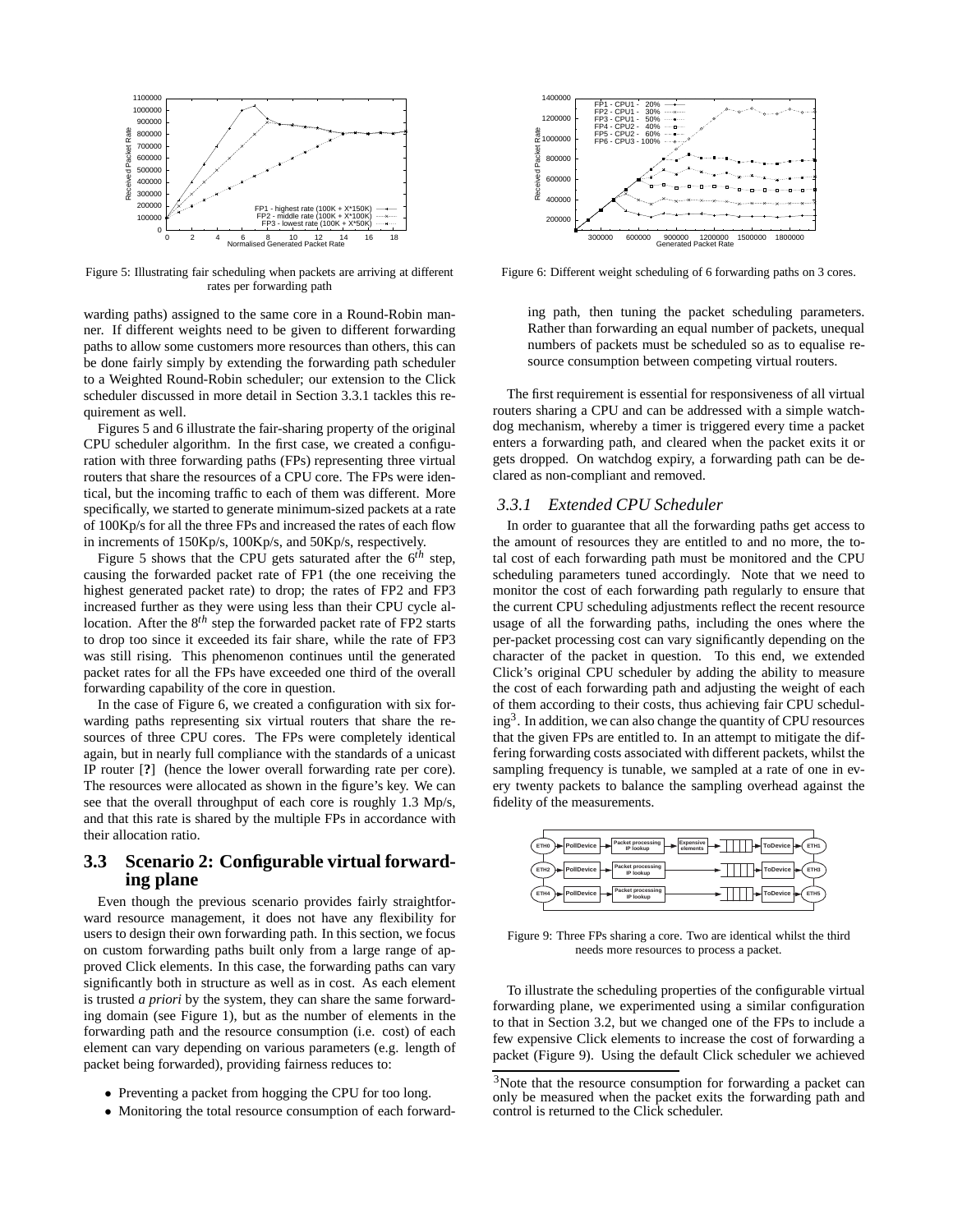

Figure 7: Load balancing a CPU's resources among two identical FPs and a more expensive one.

the same maximum forwarding rate for each of the FPs (approximately 440 Kp/s), meaning that the CPU was not shared equally as the more expensive FP managed to forward the same number of packets per second as the others.

Figure 7 illustrates the throughput of the FPs when our scheduler extension was used to load balance the FPs' CPU usage. The results show that load balancing works properly, since the packet rate of the expensive FP decreased while that of the other two FPs increased; it takes approximately 40% more CPU cycles to forward a packet by FP1 than by FP2 and FP3.

#### **3.4 Scenario 3: Customisable virtual forwarding plane**

In the previous scenario the customers already had plenty of flexibility in designing their own forwarding path, but were allowed to use only the functionality provided by elements approved by the system, which might not satisfy their needs. Ideally, we would like to allow customers to build their own packet processing elements performing whatever functions they need. However, as we cannot allow the system to trust these custom-made elements unconditionally, we have to ensure that they are executed in an isolated environment.

A practical solution is to use the domUs running the control plane for the VRs (see Figure 1) to provide an isolated environment for executing the untrusted, potentially unreliable, custommade forwarding path elements. In such a scenario, packets enter the forwarding path in dom0, are pushed up to the corresponding domU for processing by the custom-made elements, and come back to the same point in the forwarding path in dom0, from where the packets leave the router.

In this case, Xen's (or any other hypervisor being used) CPU scheduler plays a role in providing fair CPU sharing among the VRs. The domUs that perform some functions in the forwarding path must get a bigger share of the CPU resources than the ones assigned to only performing control plane functionalities. Similarly, the CPU share of these forwarding paths within dom0 must be decreased by the equivalent of the extra share granted by the Xen scheduler to the domU.

Using multiple domains for packet processing presents additional challenges. To begin with, we lose the advantage of having relatively easy access to information about CPU and memory usage of the FPs and of having a scheduler in the forwarder domain that is capable of providing the full service of fair scheduling. In addition, we also have to ensure that the packet transfer between the shared forwarder domain and the given domU can happen at high rates. In Xen, the I/O-channel located between dom0 and the domUs is meant to carry out such tasks. Unfortunately, this channel is perfor-



Figure 8: 3 FPs in dom0 and 3 domUs forwarding via Xen's I/O-channel. The first FP in dom0 and the first domU are sharing a core, the others use separate ones.

mance limited [**?**]. We found, however, that there is no difference between a domU's and dom0's processing power; only the packet rate between domUs is limited.

We tested the CPU scheduling and performance properties of such a split  $(dom0 \rightarrow domU \rightarrow dom0)$  forwarding path scenario. In the configuration we had 3 forwarding paths in dom0, and packets were pushed up to and received back from 3 domUs in parallel via the I/O-channel. Five cores were used and assigned in the following manner: FP1 in dom0 shared a CPU with dom1, while all the other FPs had their own core.

The forwarding rates of the FPs and domUs reflect this core allocation scheme (see Figure 8). FP1 and dom1 forwarded about half as many packets per second as their counterparts did, as a consequence of having the CPU for only half the time. It is important to note the limited rate of approximately 90 Kp/s for dom2 and dom3, which is similar to the rate the VINI architecture [**?**] achieves and is caused by the limitations of the I/O channel.

Figure 10 shows the impact of the memory access time limitation on forwarding performance. This figure also shows that mapping interfaces directly to domUs yields the same forwarding performance as when all the forwarding is performed exclusively in dom0, offering plenty of other possibilities for router virtualisation.



Figure 10: 5 domains were directly mapped each to a pair of interfaces between which they forward packet and memory intensive task(s) were run in different number of other domains.

In this experiment we directly mapped 5 pairs of interfaces to 5 domUs, assigned a separate core to each domU and ran the simplest forwarding code, allowing us to clearly reach the memory limit of approximately 7.3 Mp/s (top-most line on the graph). In addition, we gradually increased the number of domains (up to 8, due to the limit of cores), with separate cores assigned to each domain. In each domain we ran a simulated control plane in the form of a memory-intensive C program that randomly read from and wrote to a large memory space, causing cache misses and therefore high memory access rates. As the results show, increasing the mem